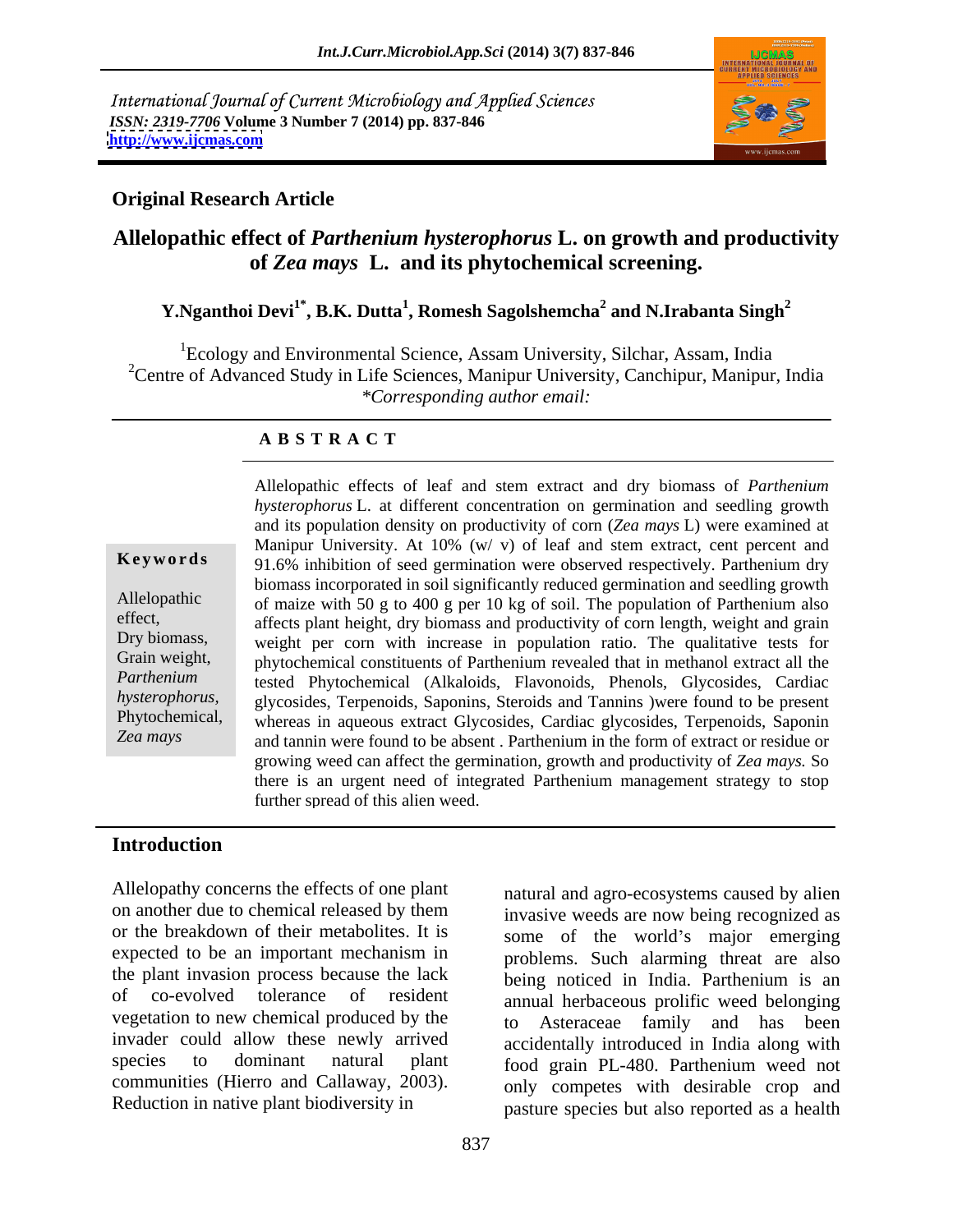hazard to human being and livestock is a of *Parthenium hysterophorus* was ground, significant threat to the viability of natural mixed with 100 ml distilled water and left agro-ecosystems throughout the world for 24 h in dark at the room temperature (Adkins and Navie,2006). *P .hysterophorus* (average during day 25ºC) for extraction. is perhaps the most troublesome and noxious Aqueous extract was obtained as filtrate of weed of urban and rural India (Kohli *et*  the mixture and final volume was adjusted *al*.2006). The invasive nature of this weed is evident from its ability to form huge monocultural strands with no other plant in (1:10 w/v) and a series of solution with the vicinity (Riaz,T and Javaid,A.,2009). different strengths (2, 4, 6 and 8 and 10%) Although a number of studies on the impacts were prepared by dilution with distilled of Parthenium weed on crops have been done in different part of India. Very little work has been done on Parthenium in **Phytotoxicity of Parthenium extract to** Manipur so far. Even most of the people of Zea mays Manipur do not aware about Parthenium problem although it is found to be grown gregariously along the road side, pasture land and around the cropped and non cropped land. The objectives of this investigation were to determine the relative toxicity of parthenium aqueous extract and dry biomass on *Zea mays* germination and seedling growth and the effect of parthenium population on productivity of *Zea mays* in  $\frac{\text{cuch.}}{\text{ml}}$  of 2%, 4%, 6%, 8% and 10% aqueous

Manipur is one of the eight states of North Eastern India and the study site is located at latitude 24.8200° N and Longitude 93.9500° E at an elevation of 790 msl. It is a valley surrounded by hill in all directions. The study site had three main season in a year *viz*. Summer (April to May), Rainy (June to October) and Winter (November to March). Sporadic winter rains were common during November to January. The annual mean temperature was  $27^0C - 30^0C$ , the mean maximum temperature of  $32^{\circ}$ C in April – May and the mean minimum temperature of

Ten (10) gram of air dried leaves and stem **IOIIOWING** About-Baki and Anderson (1973).

to 100 ml, this gave 10% aqueous extract. The extract was considered as stock solution water.

#### **Phytotoxicity of Parthenium extract to** *Zea mays*

microplot field condition.<br>
leaf and stem extracts of *Parthenium* **Materials and Methods** *hysterophorus*. Control seeds were soaked in  ${}^{0}C - 30{}^{0}C$ , the mean three replicate with completely randomized  $6^{\circ}$ C in December – January.<br>
recorded on the 10<sup>th</sup> day and dry weight per **Preparation of aqueous leaf and stem**  $55-65^\circ$  C for 48 hr. The vigour index of **extract extract extract extract extract extract extract extract extract extract extract extract extract extract extract extract extract extract extract extract extract extract e** Before seed germination test, empty and undeveloped seeds were discarded by floating 5 min in tap water to remove dirt and dust. The seeds were surfaced sterilized with  $0.1\%$  mercuric chloride  $(HgCl<sub>2</sub>)$ solution for 3 min and then washed 6-7 times with distilled water. Sixty seeds were divided into three replicates of 20 seeds each. These were soaked for 3 hours in 10 ml of 2%, 4%, 6%, 8% and 10% aqueous 10 ml distilled water. Twenty (20) seeds each were allowed to germinate in the moist petridish lining by filter paper with different concentrations of extracts and distilled water as control. The petridishes were covered and placed in sealed polythene bag and kept undisturbed for 10 days in a plant growth chamber. The experiments were carried out under 70% relative humidity at  $25+2$ <sup>0</sup>C with  ${}^{0}C$  with a 12 h photoperiod to test the germination under different concentration of extracts in block design. The germination of seeds, plumule and radicle length of seedlings were plant was recorded after drying in an oven at Parthenium seedling was calculated following Abdul-Baki and Anderson (1973).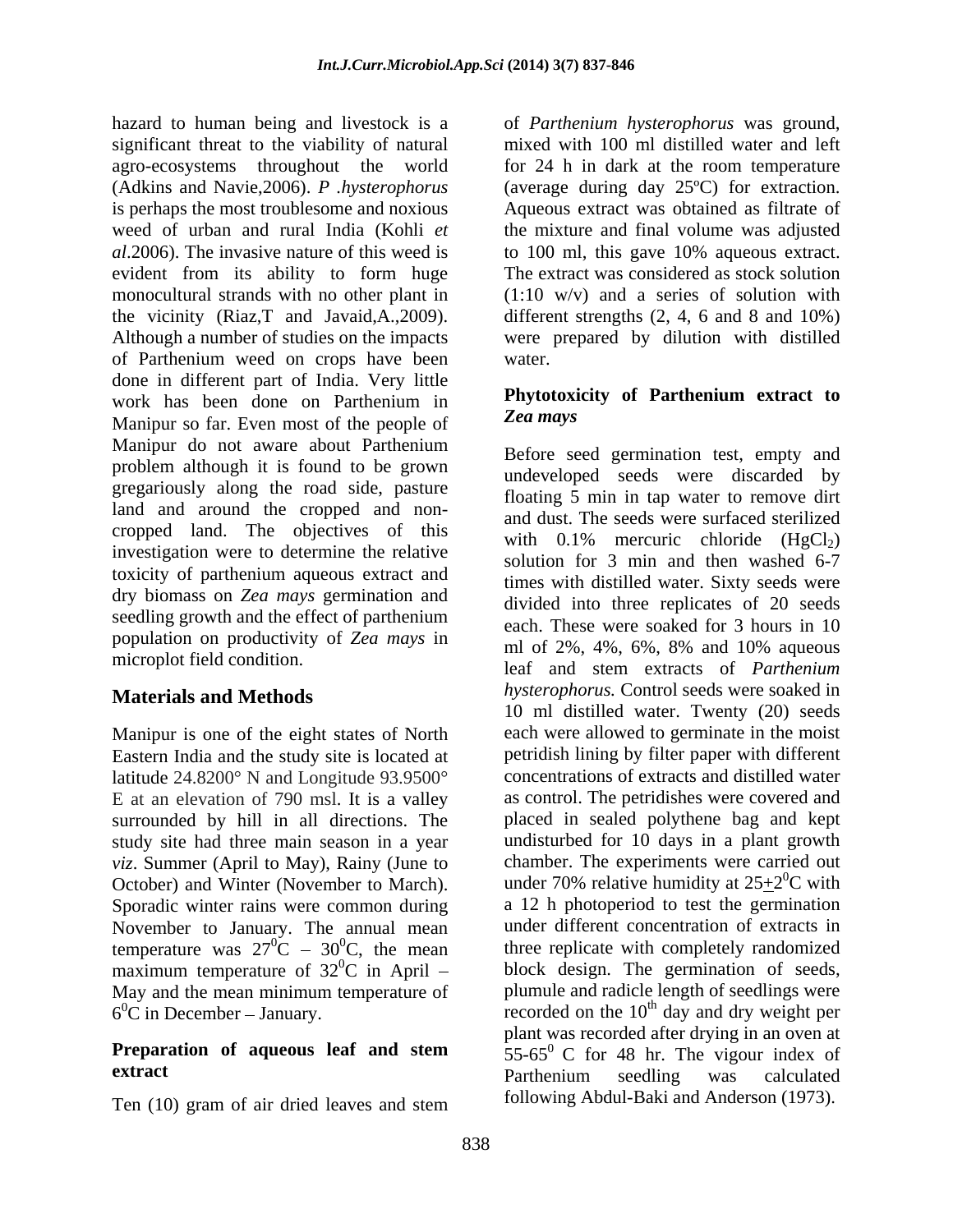#### **Allelopathic effect of Parthenium dry biomass on** *Zea mays* **Growth**

Mature Parthenium whole plants were Life Science Department, Manipur chopped into small section of 1-2 cm and air dried for one week. Dried Parthenium of *Parthenium* and *Zea mays* were sown in biomass was weighed out separately in the  $2x^2$  m<sup>2</sup> microplots in randomized complete quantity of 50, 100, 150,200,300 and 400 g. block design. The nursery of parthenium and The above quantity was mixed thoroughly *Zea mays* was prepared on raised seed beds. with 10kg soil separately and sufficient After one month of sowing, the required quantity of water was added to all the plastic population of *Zea mays* and parthenium in bags and kept for one week in the glass house to develop any possible microbial activity. The sufficient quantity of the healthy seeds of *Zea mays* were sterilized Observation on plant height, fresh weight, with 3 percent sodium hypochlorite solution dry weight and productivity on corn were and then thoroughly washed with water done after 4 months of sowing in treated and several times. 20 healthy seeds of *Zea mays* control. were sown in each plastic bag at 0.5 cm (field sowing density) below the soil surface to all the treated (50, 100, 150,200 and 300 g.) and control plastic bags. Each treatment The powdered Parthenium leaf material (200 was replicated three times and kept in randomized complete design. methanol separately by using Soxhlet

counted daily till completion of germination. germination index "S" were calculated

each plastic bag were harvested and shoot length, root length and dry weight were measured .The plants were thinned and only **Statistics Analysis:** Data were subjected to seven(7) healthy plants were kept in each the analysis of variance and means were bag. After one month, the plants were again compared using Least Significant Difference harvested and shoot length, root length and dry weight were measured.

### **Effect on Productivity of** *Zea mays*

The experiment was conducted in field of Life Science Department, Manipur University from April to August, 2013. Seed different ratios of 1:5, 1:10, 1:15 and 1:20 was maintained in the field. Plot of Zea *mays* alone was maintained as control. control.

### **Phytochemical analysis**

The numbers of seeds germination were continues till the solvent in the siphon tube Percentage of germination and speed of the extract was taken in a beaker and kept on following Khandakar and Brad bear (1983). solvent got evaporated. The preliminary as S=[N1/1+N2/2+N3/3.......................Nn/n] phytochemical analysis of methanol and ×100/1 aqueous extract of Parthenium was carried where N1, N2, N3......Nn, proportion of out using standard procedures (Trease, G.E, seeds which germinated on day 1, 2, 3 ...n Evans, 1989; Sofoware, A., 1993 and following set up of the experiment. Harborne, J.B., 1973) to identify the To assess the growth of *Zea mays* plant, Flavonoids, Phenols, Glycosides, Cardiac after 15 days seven healthy plants from glycosides, Terpenoids, Saponins, Steroids gm) was sequentially extracted with 2500 ml apparatus. The process of extraction of an extractor become colorless. After that hot plate and heated at  $30-40^{\circ}$ C till all the phytochemical constituents (Alkaloids, and Tannins)

Test at  $p \geq 0.05$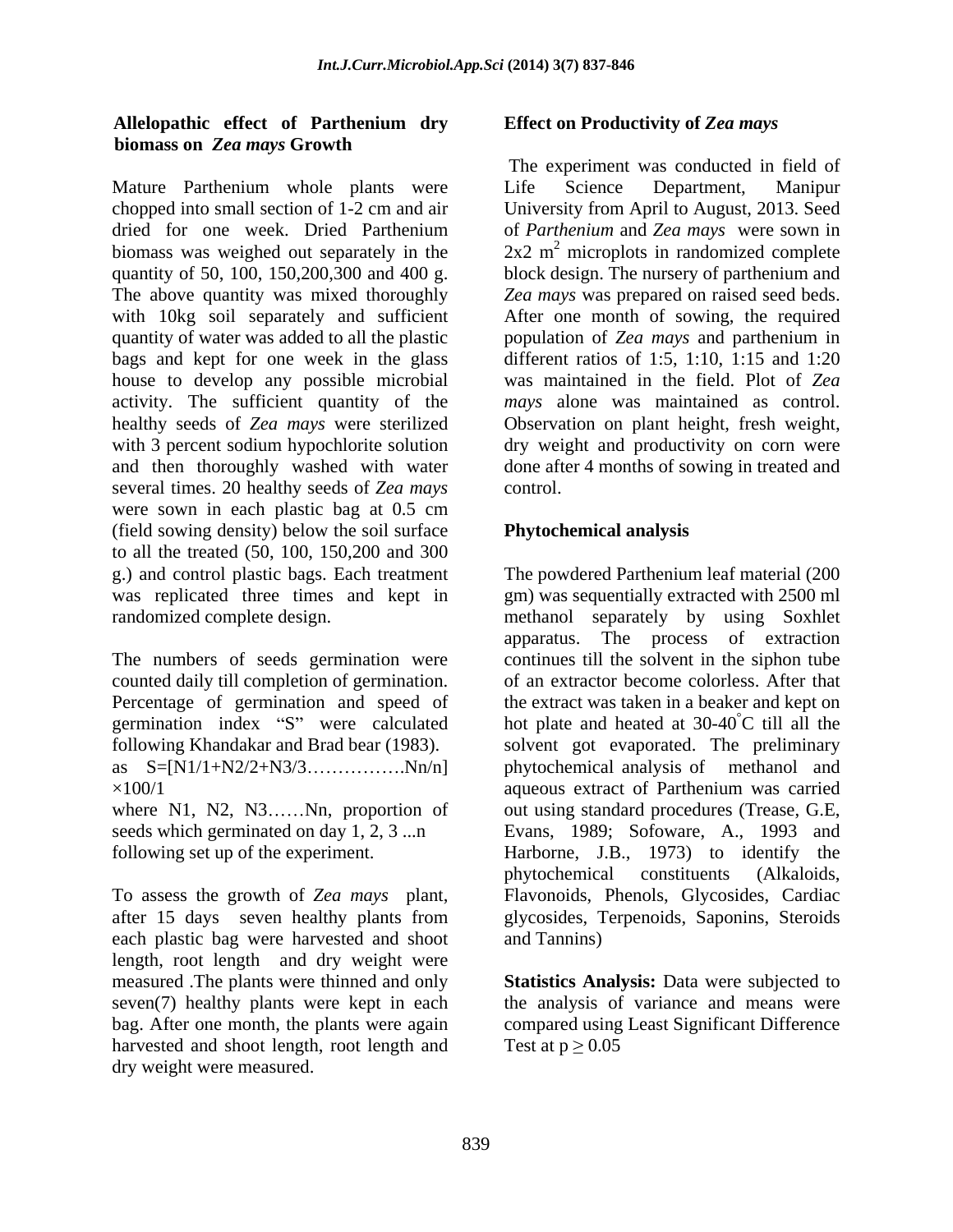#### **Effect of aqueous extract on germination and seedling growth** (10%) respectively.

Both leaf and stem aqueous extract of Tefera (2002) also reported that 10% leaf<br>Parthenium exhibited significant inhibition aqueous extract of *Parthenium* Parthenium exhibited significant inhibition in seed germination of *Zea mays* (Table 1). The result obtained were concentration extract concentration significantly inhibited<br>
extracts had<br>
extracts had<br>
extracts had<br>
extracts had<br>
extracts had<br>
extracts had<br>
extracts had<br>
extracts had<br>
extracts on<br>
the strongest inhibitory effect on germination of *Zea mays*. The cent percent inhibition of *Zea mays* germination and germination of *Zea mays* L. (Seerjana *et* 91.6% inhibition were observed in 10% of al, 2007). Leaf aqueous extract (10%) aqueous leaf and stem extract respectively as compared to control. Plumule length was concentration of Parthenium aqueous leaf and stem extract with maximum suppression and stem extract of *Parthenium*<br>of plumule length recorded in higher *hysterophorus* induced a variety of of plumule length recorded in higher concentration of parthenium leaf extract chromosomal aberrations in dividing cells,<br>(8%) as compared to control At higher which increased significantly with (8%) as compared to control. At higher concentration the plumule length was reduced to 75.3% in leaf extract (8%) and exposure (Rajendiran, 2005). 91.7% in stem extract (10%). The radicle length of *Zea mays* was reduced by 26.7 - 75.3% in 2 -8% aqueous leaf extract and

Results presented in Table 2 indicate that both leaf and stem aqueous extract of *P. hysterophorus* significantly ( $p \geq 0.05$ ) growth reduce dry and fresh weight of the  $Z_{eq}$  crops. reduce dry and fresh weight of the *Zea mays*. The highest values of fresh weight were 0.617 g and 0.631 g for leaf and stem on rice, wheat, chickpea, soyabean and<br>aqueous extract respectively compared with mustard (Karim and Forzwa.2010: aqueous extract respectively compared with the control while dry weight values were 0.37g and 0.428 g for leaf and stem extract respectively at 2% concentration. The lowest value of 0.29 g and 0.21 g fresh weight for with the increase in concentration of leaf and stem extract was observed at 8% Parthenium leaf and stem extracts. These and 10% while dry weight values were 0.168 and 0.14 respectively .These results suggest that the fresh weight and dry weight of maize decreases significantly ( $p \geq 0.05$ )

**Results and Discussion** as concentration levels were increased. The dry biomass was reduced to 66.2% and 83.2% in leaf extract (8%) and stem extract (10%) respectively.

dependent as increasing leaf and stem works have reported that among the 91.6% inhibition were observed in 10% of  $al$ , 2007). Leaf aqueous extract (10%) consistently reduced with increasing alleochemicals present in the leaf extract Tefera (2002) also reported that 10% leaf aqueous extract of *Parthenium hysterophorus* resulted in complete failure of seed germination in *Eragostis tef*. Earlier works have reported that among the treatment 8% and 10% aqueous extracts had the strongest inhibitory effect on germination of *Zea mays* L.( Seerjana *et al*,2007). Leaf aqueous extract(10%) completely inhibited seed germination of *Zea mays*. It may be due to some which prevented growth of embryo or caused the death. The extract of *Parthenium hysterophorus* induced a variety of chromosomal aberrations in dividing cells, which increased significantly with increasing concentration and duration of exposure ( Rajendiran ,2005).

14.8-78.1% in 2-10% stem extract over control. Similar to the finding of Maharjan *et al.*, (2007) who concluded that increasing leaf and stem extract was observed at 8% Parthenium leaf and stem extracts. These Plumule length was consistently reduced with increasing concentration of Parthenium aqueous leaf and stem extract. Result are similar to the finding of Maharjan *et al*., (2007) who concluded that increasing concentration of Parthenium water extract exhibited inhibitory impacts on seedling growth and seed germination of cereal Earlier works reported that Parthenium has deadly allelopathic effects on rice, wheat, chickpea, soyabean and mustard ( Karim and Forzwa,2010; Biswas,2010; Hridya and Rajendiran,2013). There was a gradual decrease in seed germination and different growth parameter with the increase in concentration of Parthenium leaf and stem extracts. These results showed that leaf aqueous extract of Parthenium exhibited significant inhibitory effect on seed germination and seedling growth had adverse effect than the stem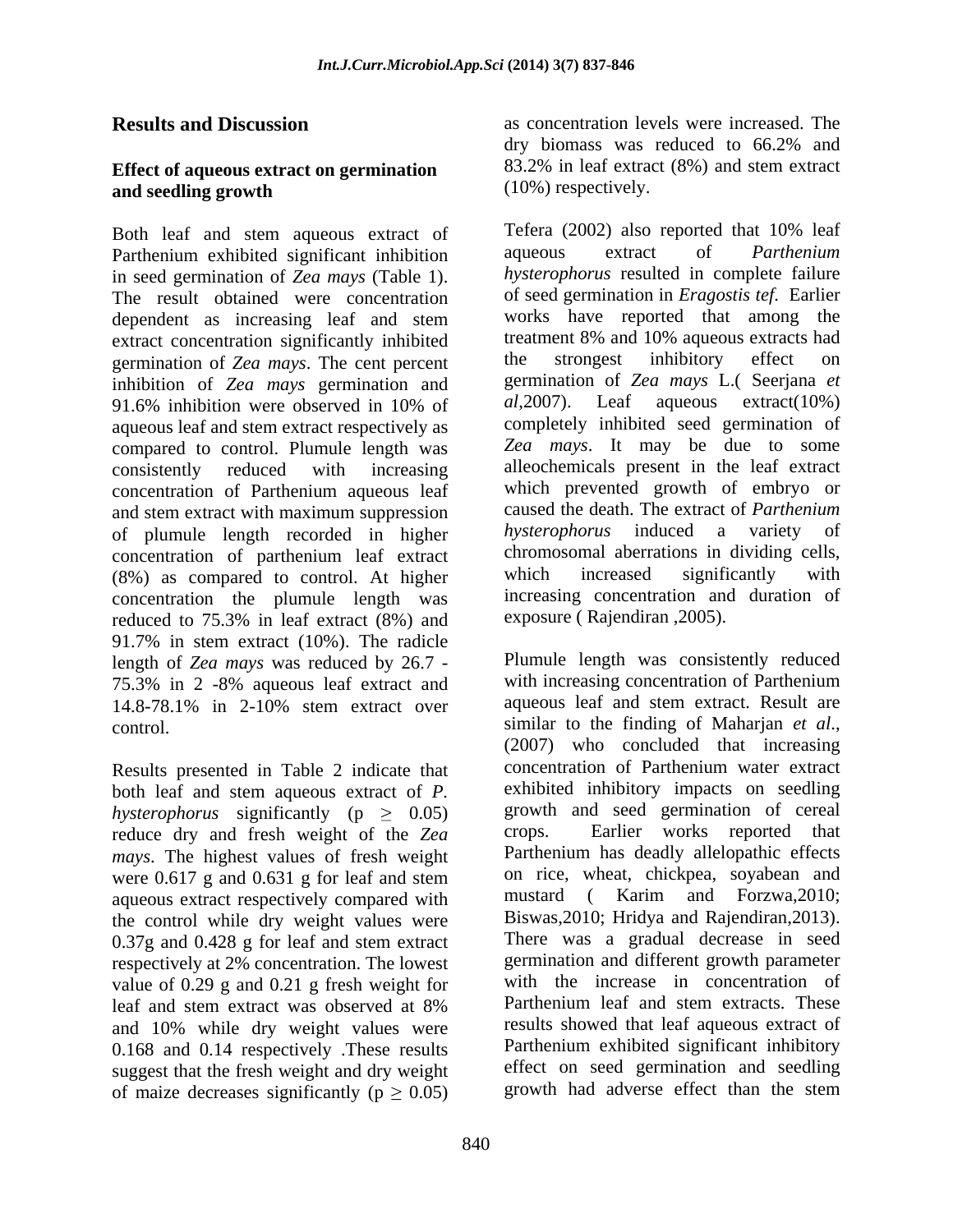extract. Tefera (2002) also found that the inhibitory allelopathic impact of leaf extract incorporation of Parthenium residue presence of growth inhibitors in the extract.

# **Residue effect on germination and**

of germination, speed of germination, fresh percentage and speed of germination index of Z*ea mays* with increase of amount as compared to control. The dry biomass of Parthenium reduced germination percentage 400g of treatment as compared to control. It a plant height, dry biomass and the was observed that the speed of germination productivity of corn length, weight and in the reduced germination of maize. This Zea mays was reduced to 21.1% and 42.3% (200, 300 and 400g/10 kg soil each) the shoot length was reduced by  $53.4 - 71.2\%$ , 41.7- 64.5% and root length by 47.6% the dry powder of *Asphodelus tenuifolius, Euphorbia hirta* and *Fumaria indica* also exhibit negative allelopathic impact on seed germination and speed of germination index

was more powerful than the other vegetative significantly reduced shoot growth of parts. Thus the inhibitory effect of *P.* different species of *Brassica* (Singh *et al, hysterophorus* on seed germination and 2005). Both fresh and dry weights of seedling growth of *Zea mays* may be due to seedling were significantly decreases after **seedling growth of** *Zea mays* residues and their interference with soil Effect of Parthenium dry biomass on percent for decrease in the growth of *Zea mays*. It and dry weights of Parthenium seedling of biomass considerably depressed germination Maize are shown in Table 3. The dried percentage and speed of germination index biomass of *P. hysterophorus* in soil of maize, while fresh and dry weight of markedly reduced the germination maize were affected only at higher of Maize. It has been reported that incorporation of Parthenium residue 15 and 30 DAS as compared to control in 300 and 400g incorporated soil. The presence of phenollics in Parthenium chemistry upon release may be responsible may be concluded that Parthenium dry concentration of dry biomass used in soil.

### **Effect on productivity of Corn**

of maize by 24.3% to 55.03% with 50g to The population of Parthenium also affects index was keep on decreasing as the grain weight per corn with increase in concentration of the biomass is increasing. It population ratio. There was a detectable was found to be extremely low( 2.96) as impact on the growth and dry biomass of compared to control in 400g/10 kg soil. This *Zea mays* by Parthenium (Table 4.). It was showed that weed dry biomass in the soil observed that at high ratio (20:1) population contain some inhibiting chemicals resulting of parthenium the height and dry biomass of may be presumably due to the release of respectively as compared to control. The phytotoxins from the decaying material that corn weight and length were reduced to remains active and stable for considerable 50.9% and 51.2% in 20:1 population ratio duration in soil. In higher concentration respectively. The grain weight per corn was 71.4%, 58.5%- 75.6% as compared to be due to the release of inhibitory control after 15 and 30 DAS respectively. compounds that remain active and stable for Jabeen, N and Ahmed, M (2009) found that plant height, dry biomass and the productivity of corn length, weight *Zea mays*was reduced to 21.1% and 42.3% deadly affected in 15:1 and 20:1 ratio and reduced to 41.4 % and 52.7% respectively as compared to control. This may presumably considerable duration in soil which causes marked reduction or stop growth of plant (Shaukat & Siddiqui, 2001).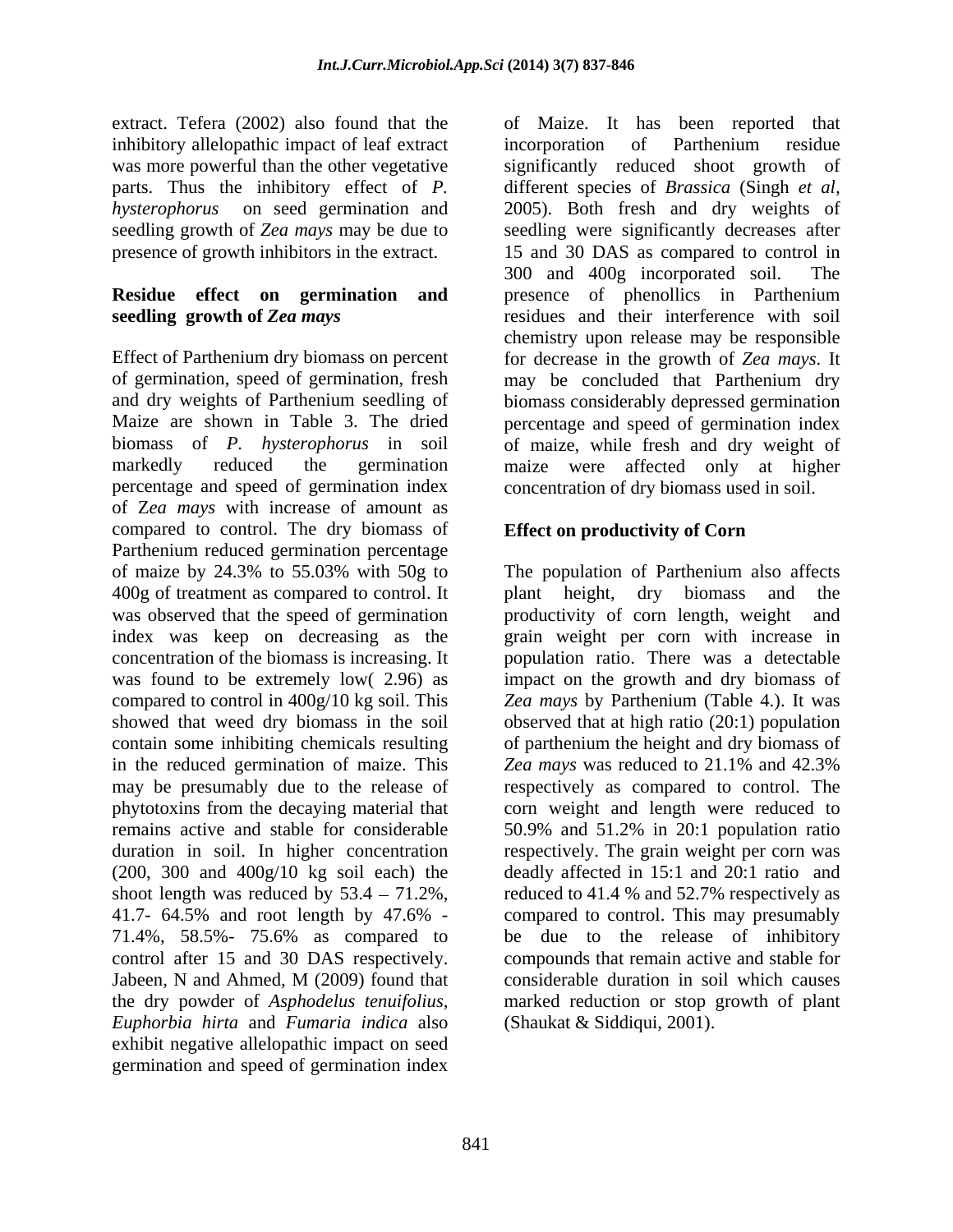|              |                                                        | Treatment   Leaf extract of Parthenium |                   |                   | Stem extract of Parthenium   |                                    |
|--------------|--------------------------------------------------------|----------------------------------------|-------------------|-------------------|------------------------------|------------------------------------|
|              | Germinat                                               | Radicle                                | Plumule           |                   | Germinat   Radicle   Plumule |                                    |
|              | ion $\%$                                               | Length                                 | Length            | ion $\%$          |                              | Length Length                      |
|              |                                                        | (CM)                                   | (c <sub>m</sub> ) |                   | $\frac{1}{2}$ (cm)           | (c <sub>m</sub> )<br>$\sim$ $\sim$ |
| $\angle 70$  | 53.3                                                   | 10.82                                  |                   | $3.52 \mid 62.1$  | 11.68                        |                                    |
| 4%           | $\begin{array}{ c c }\n 38.3 \\  \hline\n \end{array}$ | 6.34                                   | $2.54 \mid 50$    |                   | 7.54                         | 2.98                               |
| 6%           | 26.7                                                   |                                        | 76.               | 38.3              | 5.52                         | 2.14                               |
|              | 22.4                                                   | $.74$                                  |                   |                   | 4.64                         | 1.52                               |
| 8%           |                                                        |                                        |                   | $1.04$ 31.6       |                              |                                    |
| 10%          | NG                                                     |                                        |                   | $\vert 8.3 \vert$ | $\bigcap$ $\bigcap$<br>Z.44  | 1.08                               |
| Control      | 93.3                                                   | 14.84                                  |                   | 5.52   98.3       | 14.88                        |                                    |
| <b>SEM</b>   |                                                        | 0.17 <sup>1</sup>                      |                   |                   | 0.173                        | 0.14                               |
| LSD at       |                                                        |                                        |                   |                   |                              |                                    |
| $p\geq 0.05$ |                                                        | 0.34                                   |                   |                   | 0.36                         | 0.29                               |

| Table.1 Effect of aqueous leaf and stem extract of <i>Parthenium hysterophorus</i> on the |  |
|-------------------------------------------------------------------------------------------|--|
| $\mu$ mation and seedling length of $\lambda$<br>Zea mays                                 |  |

#### **NG= no germination**

**Table.2** Effect of aqueous leaf and stem extract of *Parthenium hysterophorus* on fresh weight, dry weight and vigour index of *Zea mays* plant. Value are means of three replicate.

| <b>Treatment</b> |                     | <b>Leaf extract of Parthenium</b> |               |            | <b>Stem extract of Parthenium</b> |                                        |
|------------------|---------------------|-----------------------------------|---------------|------------|-----------------------------------|----------------------------------------|
|                  | <b>Fresh Weight</b> |                                   |               |            |                                   | <b>Vigour</b>                          |
|                  |                     | Dry biomass                       | <b>Vigour</b> | Fresh      | Dry biomass                       |                                        |
|                  | $\mathbf{g}$        | Weight (gm)                       | <b>Index</b>  | Weight(gm) | Weight (gm)                       | index                                  |
| 270              | 0.617               | 0.37                              | 7643.2        | 0.523      | 0.428                             | 9799.4                                 |
| 4%               | 0.528               | 0.282                             | 3401.04       | 0.461      | 0.35                              | 5240                                   |
| 6%               | 0.314               | 0.246                             | 1740.8        | 0.342      | 0.29                              | 2933.8                                 |
| 8%               | 0.297               | 0.168                             | 1070.7        | 0.210      | 0.202                             | 1946.6                                 |
| 10%              |                     |                                   |               | 0.132      | 0.14                              | 2022<br>$\Delta$ ) $\Delta$ , $\Delta$ |
| Control          | 0.875               | 0.558                             | 18995.8       | 0.631      | 0.64                              | 19758.3                                |
| <b>SEM</b>       | 0.02                | 0.02                              |               | 0.017      | 0.02                              |                                        |
| LSD at           |                     |                                   |               |            |                                   |                                        |
| $p \geq 0.05$    |                     | 0.03                              |               | 0.034      | 0.03                              |                                        |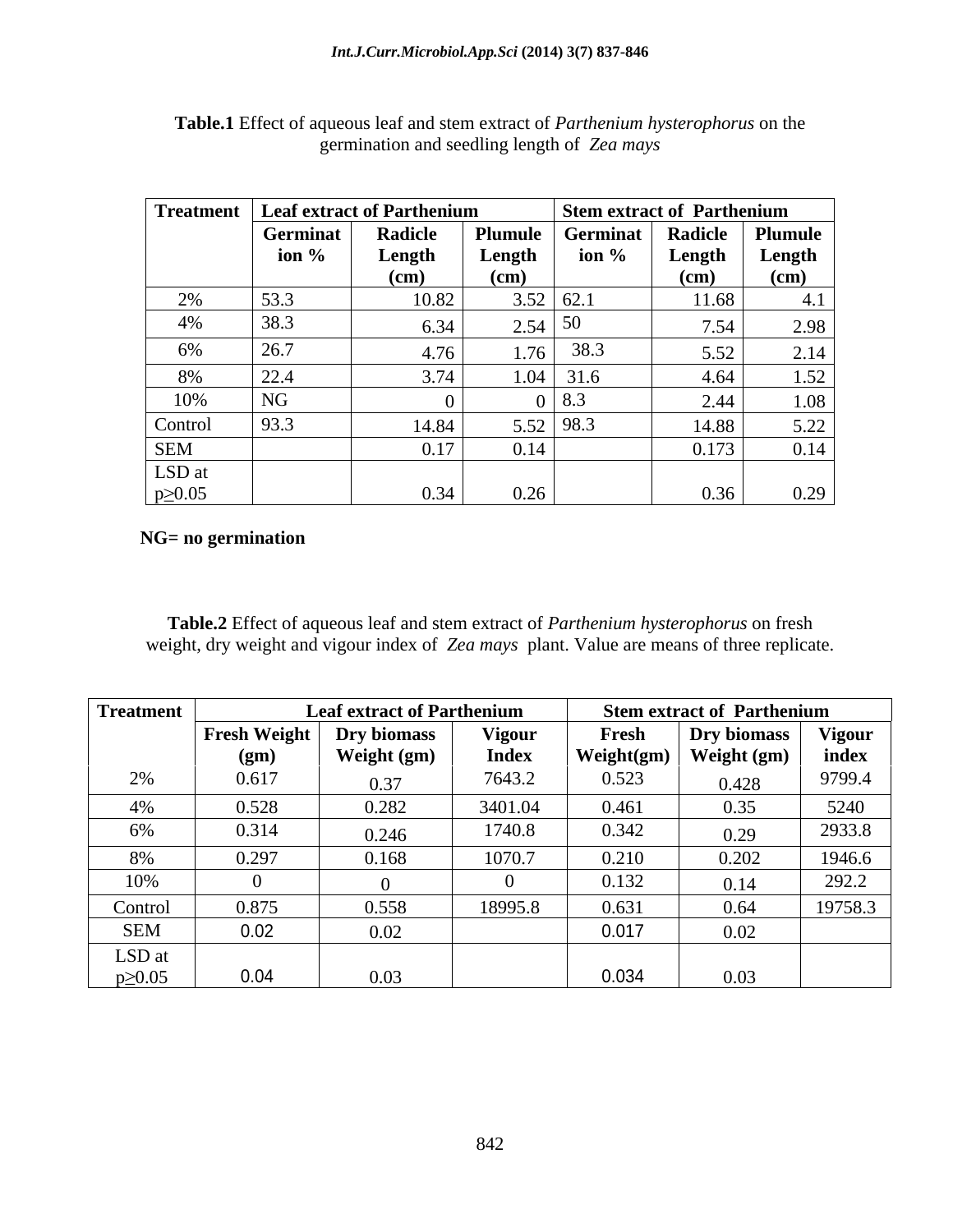|                   | Germinat         | Speed of Shoot length   Root length   Dry weight |                                      |                |             |      |                          |               | Vigour index       |
|-------------------|------------------|--------------------------------------------------|--------------------------------------|----------------|-------------|------|--------------------------|---------------|--------------------|
| Treatment   ion % |                  | germinat $\vert$ (cm)                            |                                      |                | (cm)        |      |                          |               |                    |
|                   | after            | $\vert$ ion index $\vert$ 15                     | $\boxed{30}$                         |                | 15<br>30    | 15   | 30                       | 15            | 30                 |
|                   | 5 days           |                                                  | days days days days days             |                |             |      |                          |               | days   days   days |
| 50g/10kg          | 74.4             | 7.2                                              |                                      |                |             | 12.8 |                          |               | 7663. 22215.       |
| soil              |                  |                                                  | 5.72                                 | $\overline{1}$ | 4.58        |      | 2.20                     | $4.67 \mid 2$ |                    |
| 100g/10kg         | 68.3             | 5.05                                             |                                      | 16.1           |             | 11.3 |                          | 5627.         | 18809.             |
| soil              |                  |                                                  | 4.56                                 |                | 3.68        |      | 1.87<br>$4.21$ 9         |               |                    |
| 150g/10kg         | $\frac{55.3}{ }$ | 4.22                                             |                                      | 14.3           |             |      |                          |               | 4202. 13272        |
| soil              |                  |                                                  | 4.32                                 |                | $3.28$ 9.62 |      | 1.67<br>$3.63 \,   \, 8$ |               |                    |
| 200g/10kg         | $\vert$ 50       | 3.67                                             |                                      |                |             |      |                          |               | $3110$ 9160        |
| soil              |                  |                                                  | 3.48                                 |                | $2.74$ 7.32 |      | 1.37<br>3.29             |               |                    |
| 300g/10kg         | 49.3             | 3.21                                             |                                      |                |             |      |                          | 2188.         | 7316.1             |
| soil              |                  |                                                  | $2.42$   8.62   2.02   6.22          |                |             |      | $1.17$ 2.97 9            |               |                    |
| 400g/10kg         | 44.2             | 2.92                                             |                                      |                |             |      |                          |               | $1626.$ 5003.4     |
| soil              |                  |                                                  | $\Omega$<br>$\overline{\phantom{a}}$ | 6.46           | 1.48        | 4.86 | 0.94<br>$2.67 \,   \, 6$ |               |                    |
| Control           | 98.3             | 8.71                                             |                                      | 18.3           |             | 15.3 |                          | 1372          | 33197.             |
|                   |                  |                                                  | 7.58                                 |                | 6.38        |      | 2.52                     | $5.3$ 2.7     |                    |
| <b>SEM</b>        |                  |                                                  | 0.13                                 | 0.14           | $0.12$ 0.17 |      | 0.064<br>0.04            |               |                    |
| LSD               |                  |                                                  |                                      |                |             |      |                          |               |                    |
| $p \geq 0.05$     |                  |                                                  | 0.27                                 | 0.29           | $0.24$ 0.35 |      | $0.13 \,   \, 0.07 \,  $ |               |                    |

### **Table.3** Effect of different concentration of Parthenium dry biomass on growth of maize *(Zea mays)* plants

**Table.4** Effect of Parthenium population on the growth and productivity of *Zea mays*

| <b>Treatment</b> | <b>Plant</b> | Who.<br>le plant | <b>Dry</b>   | Weight of                       | Corn   | Grain       |
|------------------|--------------|------------------|--------------|---------------------------------|--------|-------------|
| P:Z              | height       | fresh weight     | <b>Plant</b> | corn                            | length | weight/corn |
|                  | (cm)         | (g)              | biomass/     | (g)                             | (cm)   | (g)         |
|                  |              |                  | <b>plant</b> |                                 |        |             |
| Control          | 251.6        | 537.2            | 152.2        | 150.46                          | 14.3   | 93.8        |
|                  | 227.4        | 495              | 127.2        | 132.08                          | 11.66  | 84.8        |
| 10:1             | 219.2        | 480              | 123.8        | 105.76                          | 10.48  | 69.6        |
| 15:1             | 211.4        | 465.3            | 110.4        | 92.52                           | 9.54   | 55          |
| 20:1             | 198.4        | 410.6            | 87.8         | 73.76                           | 6.98   | 44.4        |
| <b>SEM</b>       | 2.25         | 4.20             | 3.41         | $\sim$ $\sim$ $\sim$<br>$.95 -$ | 0.27   | 2.72        |
| LSD at           | 4.64         |                  |              |                                 |        |             |
| $p \geq 0.05$    |              | 8.64             | 7.03         | 4.01                            | 0.56   | 5.60        |

**P= Parthenium. Z=***Zea mays*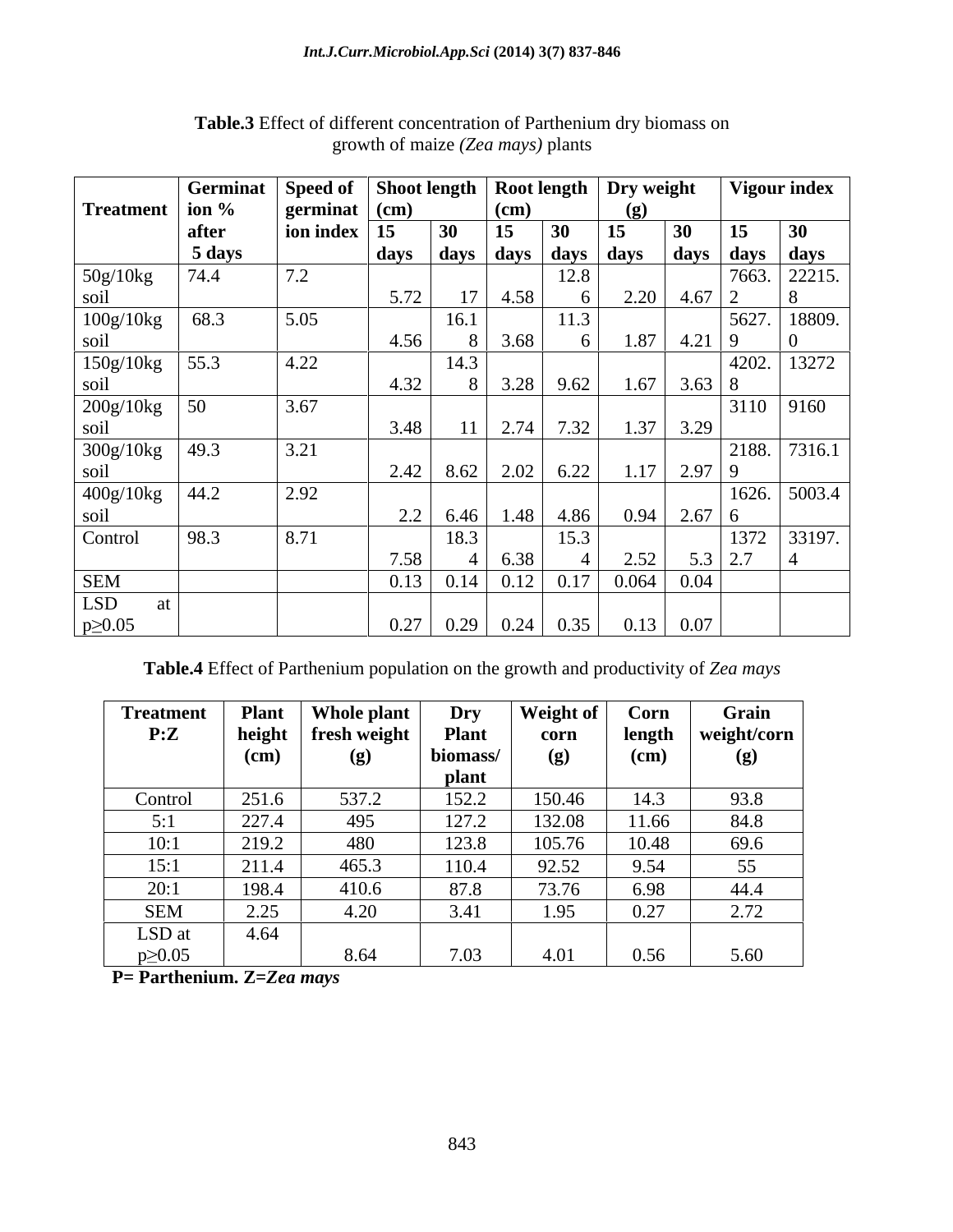| SI.                      | <b>Phytochemicals</b>          | <b>Methanol</b> | <b>Aqueous extract</b>   |
|--------------------------|--------------------------------|-----------------|--------------------------|
| No.                      |                                | extract         |                          |
|                          | Alkaloids                      |                 |                          |
| $\overline{a}$           | Flavonoids                     |                 |                          |
|                          | Phenols                        |                 |                          |
|                          | Glycosides                     |                 | $\sim$                   |
| $\overline{\phantom{0}}$ | Cardiac                        |                 | $\overline{\phantom{0}}$ |
|                          | glycosides                     |                 |                          |
| 6                        | Terpenoids                     |                 | $\overline{\phantom{0}}$ |
| $\overline{\phantom{0}}$ | Saponins                       |                 | $\overline{\phantom{0}}$ |
| 8 <sup>8</sup>           | Steroids                       |                 |                          |
| $\Omega$                 | $\sim$<br>$\cdot$ .<br>Tannins |                 | $\overline{\phantom{0}}$ |

**Table.5** Phytochemical screening of methanol and aqueous extract of *Parthenium hysterophorus*

**+ = Presence of the compound; - = Absence of the compound**

It has been reported that Parthenium such as water soluble phenolic and sesquiterpene lactones including parthenin reduced by 69% when the parthenium same effect. 2002) which can be leach out from this

The methanol and aqueous extract of the presence of diverse constituents are shown in Table 5. The result revealed that

exhibit allelopathic effects thus inhibits the Phytochemical were found to be present germination and growth of neighboring whereas in aqueous extract Glycosides, plants by releasing various allelochemicals Cardiac glycosides, Terpenoids, Saponin and coronopolin ( Jarvis *et al*.,1985; Riaz. largest and most ubiquitous groups of T and Javaid. A, 2009). In a previous plant metabolites. Earlier workers reported study in Ethiopia, Parthenium significantly that Parthenium has a negative and suppressed the growth and yield of positive allelopathic effects on many sorghum crop. Yield of grain sorghum was agricultural crops and other plant species ( density was only three plants per square responsible for affecting many plant meter ; reductions as high as 97% occurred species are sesquiterpene lactone and at higher weed densities (Tamado *et al.*, phenolics (Swaminathan *et al.*, 1990). The 2002). The present trial also showed the allelopathic effects of Parthenium on effect on maize corn weight and grain other plants is largely arttributed to the weight with increase in parthenium presence of Parthenin which is found in ratio. The present trial also showed the various parts of the weed (Batish *et al.*, **Phytochemical screening** reported that Parthenium also released *Parthenium hysterophorus* L. leaves were from its achenes( Picman and Picman, subjected to various qualitative tests for 1984) and from decaying plant residue in phytochemical constituents which revealed the soil( Kanchan and Jayachandra, 1980; in methanol extract all the tested and tannin were found to be absent. The phenolic compound are the one of the Oudhia *et al*.,1997). The allelochemicals phenolics( Swaminathan *et al.,* 1990). The allelopathic effects of Parthenium on 2002) which can be leach out from this plant parts when alive or dead. It has been phenolic acid from its roots and leaves( Villiappan and Tower. 1988) as well as Mersie and Singh, 1988).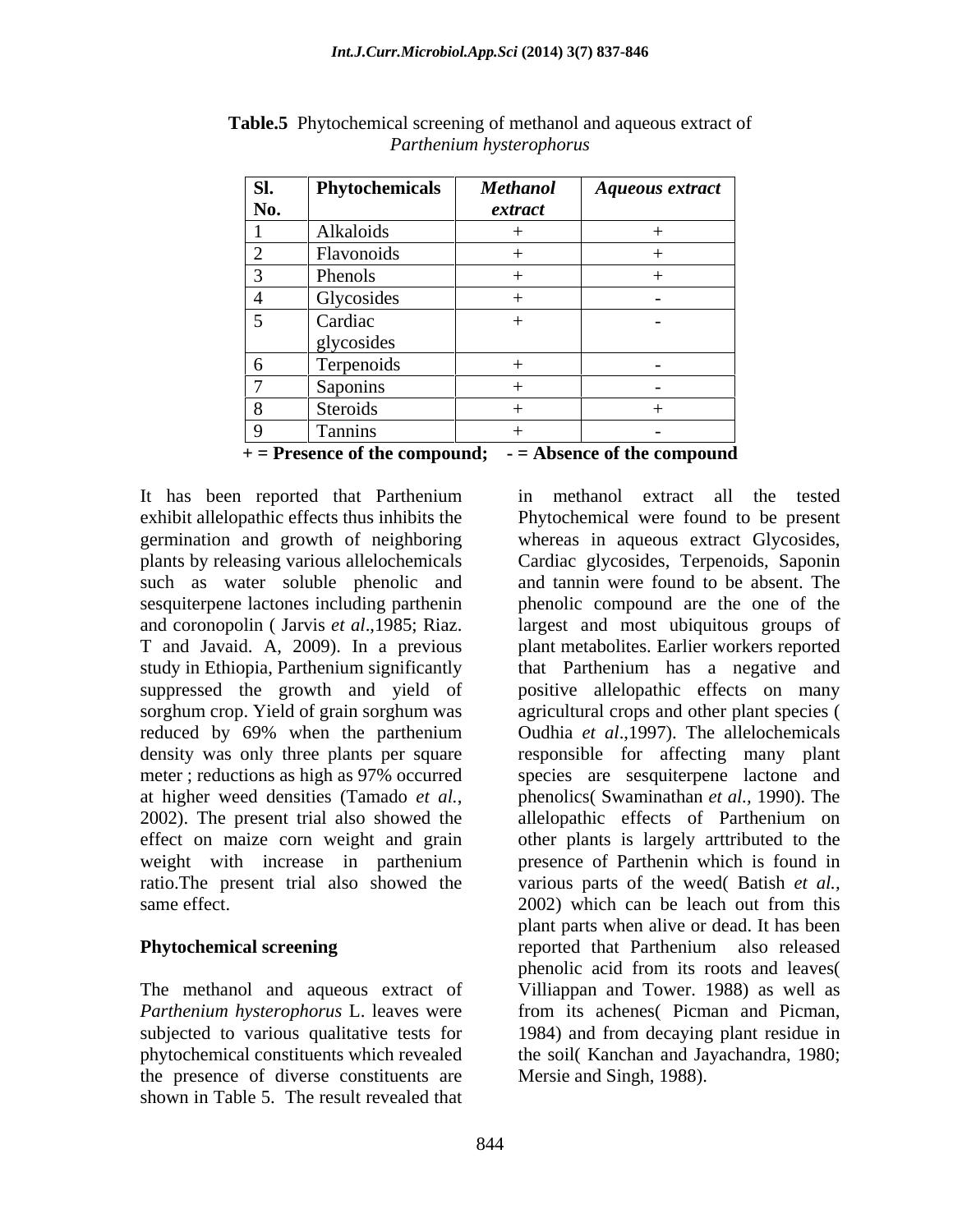## **References**

- Adkins, S.W. and Navie, S.C. (2006). weed for agro ecosystems in Pakistan. *Pakistan Journal of Weed Science*
- *Environ. Exp. Bot*, 47:149-155.
- Biswas, O.(2010). Allelopathic effects of 1510. Thesis, submitted to the department of
- R.M.(2003).Allelopathy and exotic species. Sc. World.5(5):33-39.<br>
plant invasion. *Plant and Soil* 256:29- Mohanan, H. and Rajendiran
- Possible allelopathi effects of three different weeds on germination and growth of Maize ( *Zea mays*) Cultivars. *Pak.J.Bot*., 41(4):1677-
- Jarvis, B.B., Pena, N.B., Rao, M.M., and Mandava, N.B.(1985). Allelopathic *megapotamica*. *The chemistry of* American Chemical Society, pp. 149-
- Karim, S.M.R. and Forzwa, R. chickpea, Legume Res. 20(2):117- (2010).Allelopathic effects of Chittagong University ,Bangladesh during 9 to 10 January ,2010,pp.38-

39.

- Parthenium weed: a potential major hysterophorus L. Part IV. Kanchan, S.D, Jayachandra.(1980). Allelopathic effects od *Parthenium hysterophorus* L. Part IV. Identification of inhibitors. *Plant Soil.*55: 67-75.
- *Research* 12:19-3. Kohli, R.K., Batish, D.R., Singh, H. and Batish,D.R, Singh ,H.P, Kohli,R.K, Dogra ,K.S.(2006). Status,<br>Saxena, D.B, Kaur ,S. invasiveness and environmental (2002).Allelopathic effecys of threats of three tropical America Parthenin against two weedy species, invasive weeds (Parthenium *Avena fatua* and *Bidens pilosa*. Dogra ,K.S.(2006). Status, invasiveness and environmental invasive weeds(*Parthenium hysterophorus* L.,Ageratum conyzoides L.,Lantana camara L.) in India .*Biological Invasions* 8(7):1501- 1510.
- plant debris of parthenium weed on Maharjan, S., Shrestha, B.B., Jha seed germination, growth and ,P.K.(2007). Allelopathic effect of development of field crops. M.S aqueous extract of leaves of Agronomy, BAU, Mymensingh. germination and seedling growth of Hierro, J.L. and Callaway, some cultivated and wild herbaceous Maharjan,S., Shrestha,B.B., Jha aqueous extract of leaves of *Parthenium hysterophorus* L.on seed species. *Sc.World*.5(5):33-39.
- plant invasion. *Plant and Soil* 256:29- 39. 2013).Allelopathy and cytotoxicity of Jabeen, N.and Ahmed, M .(2009). aqueous extracts of *Parthenium* Mohanan, H. and Rajendiran K.( aqueous extracts of *Parthenium hysterophorus* L. on *Oryza sativa* L.Var.Asd-16.*International Journal of Food , Agriculture and Veterinary Sciences.*3(3). Pp.55-61.
	- 1683. Mersie, W., Singh M. (1988). Effect of agents from *Parthenium* tomato (Lycopersicon esculentum) *hysterophorus* and *Baccharis*  growth and nutrients and chlorophyll phenolic acid and ragweed partheniun (Parthenium hysterophorus) extract on tomato (Lycopersicon esculentum) content. Weed Sciences 36:278-281
	- *allelopathy*. Wangshington DC, USA; Oudhia, P., Kolhe ,S.S., Tripathi, R.S.( 159. top( *Parthenium hysterophorus* L.) On 1997). Allelopathic effect of white 120.
	- parthenium weed on the seed Rajendiran, K. (2005). Mitodepressive germination and seedling growth of field crops. Abstract, Annual Botanical Conference held at Vigna radiate (L) Wilczek. *Geobios*  Rajendiran, K. (2005). Mitodepressive effects of aqueous extracts of Parthenium hysterophorus L. on 32(4):237-240.
		- Riaz,T. and Javaid,A.(2009).Invasion of